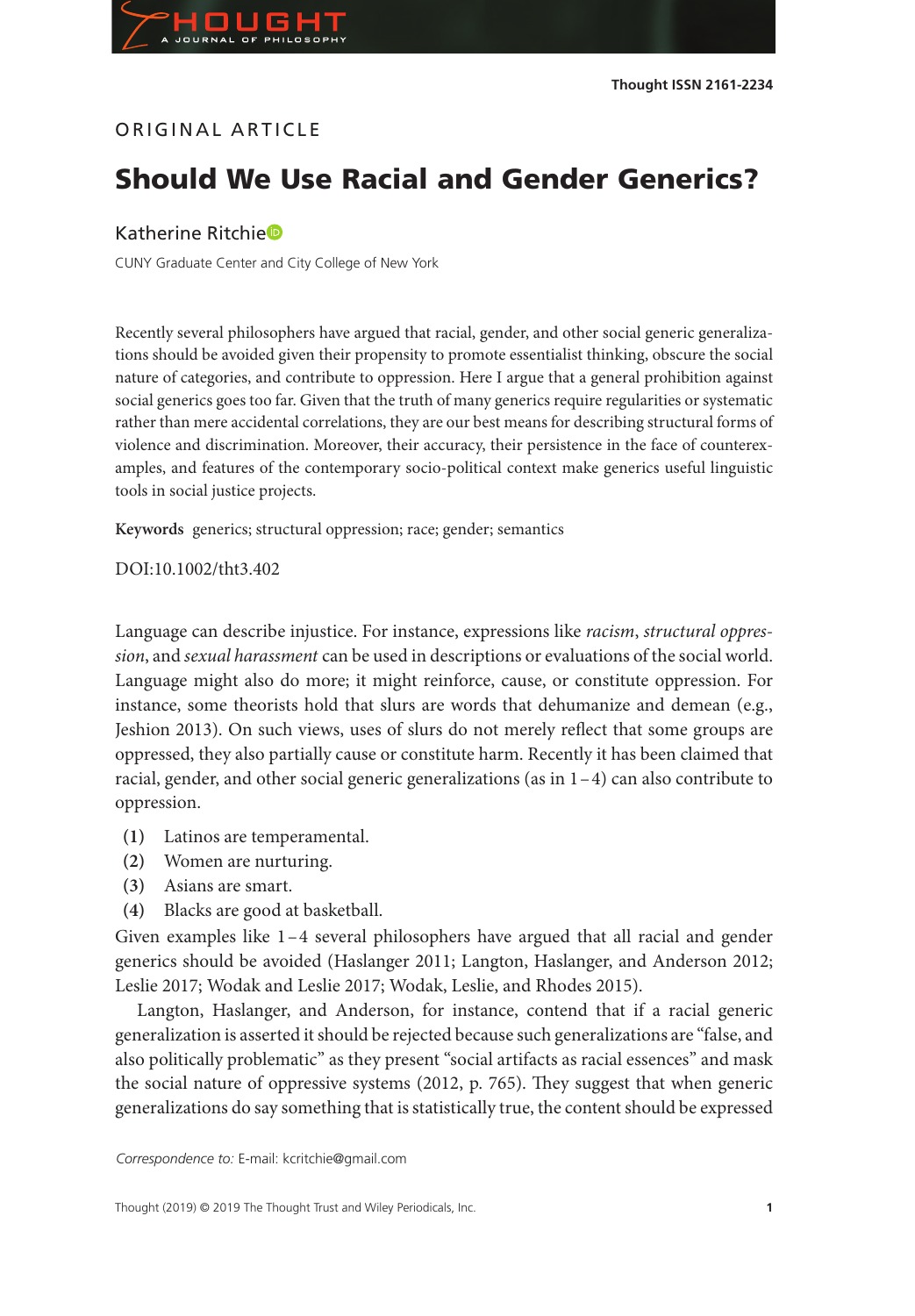with an "explicitly quantified statement" involving *some*, *most*, or *every* in order to avoid essentializing or conveying that racial groups share intrinsic innate explanatory features (2012, p. 765). Others (Haslanger 2011) hold that even if racial or gender generics are true, they should not be asserted due to their false implicatures, presuppositions, and other harmful effects. Generics are also extremely hard to falsify. For instance, numerous counterexamples to generic claims like 1–4 will often not suffice for speakers to judge them to be false. For these reasons, the theorists cited above argue we ought to avoid racial, gender, and other similar generics.

Here I argue that while there may be good reasons to avoid some racial and gender generics, a general prohibition goes too far. Generic generalizations can more accurately describe systematic patterns of violence and discrimination than explicitly quantified claims because true generics, unlike true quantified statements, require more than mere accidental correlations. The truth of generics requires regularities or lawlike pattern. The patterns of violence and discrimination members of oppressed groups face are systematic and not accidental. When describing structural oppression, its systematicity is a core feature that ought to be captured; generics are the best tool at our disposal for doing so.

The paper proceeds as follows: Section 1 provides evidence that generic generalizations can be more accurate descriptions of the nature of social reality than overt quantified statements. It also confronts the worry that all generics essentialize. Section 2 builds on the argument to offer an explanation for why generic generalizations can be effective tools in social justice projects. Concluding remarks are offered in Section 3.

## **1 Descriptively accurate generic generalizations**

Consider the following minimal pairs:

- **(5)** a. Blacks face economic, legal, and social discrimination.
	- b. Some/All/Many Blacks face economic, legal, and social discrimination.
- **(6)** a. Women are expected to want children. (Saul 2017)
	- b. Some/All/Many women are expected to want children.

Each pair includes a generic generalization (in the *a* sentence) and a sentence with an overt quantifier (in the *b* sentence). Notice that the generalizations in 5a and 6a seem to express that something is systematically done to or expected of members of a group. This marks a stark contrast with the generic claims considered at the outset. The truth of the generalizations expressed by 1–4 appear to rely on a group having an intrinsic, persistent, and causally explanatory nature. This is what elicited the worry that they promote essentialist thinking about social categories. So, at least on initial reflection, the generics in 5a and 6a appear to avoid essentialist worries (Haslanger (2011), Nickel (2017)). We return to this potential worry in the final section. For now, let's turn to the main claim of this section— that the generalizations in 5a and 6a are more accurate than their quantified counterparts.<sup>1</sup>

Generic generalizations are well suited to describing systematic patterns and lawlike regularities. On many accounts the truth or falsity of generics relies not just on individual instances but on rules, laws, or other patterns in the world. These might be laws of nature,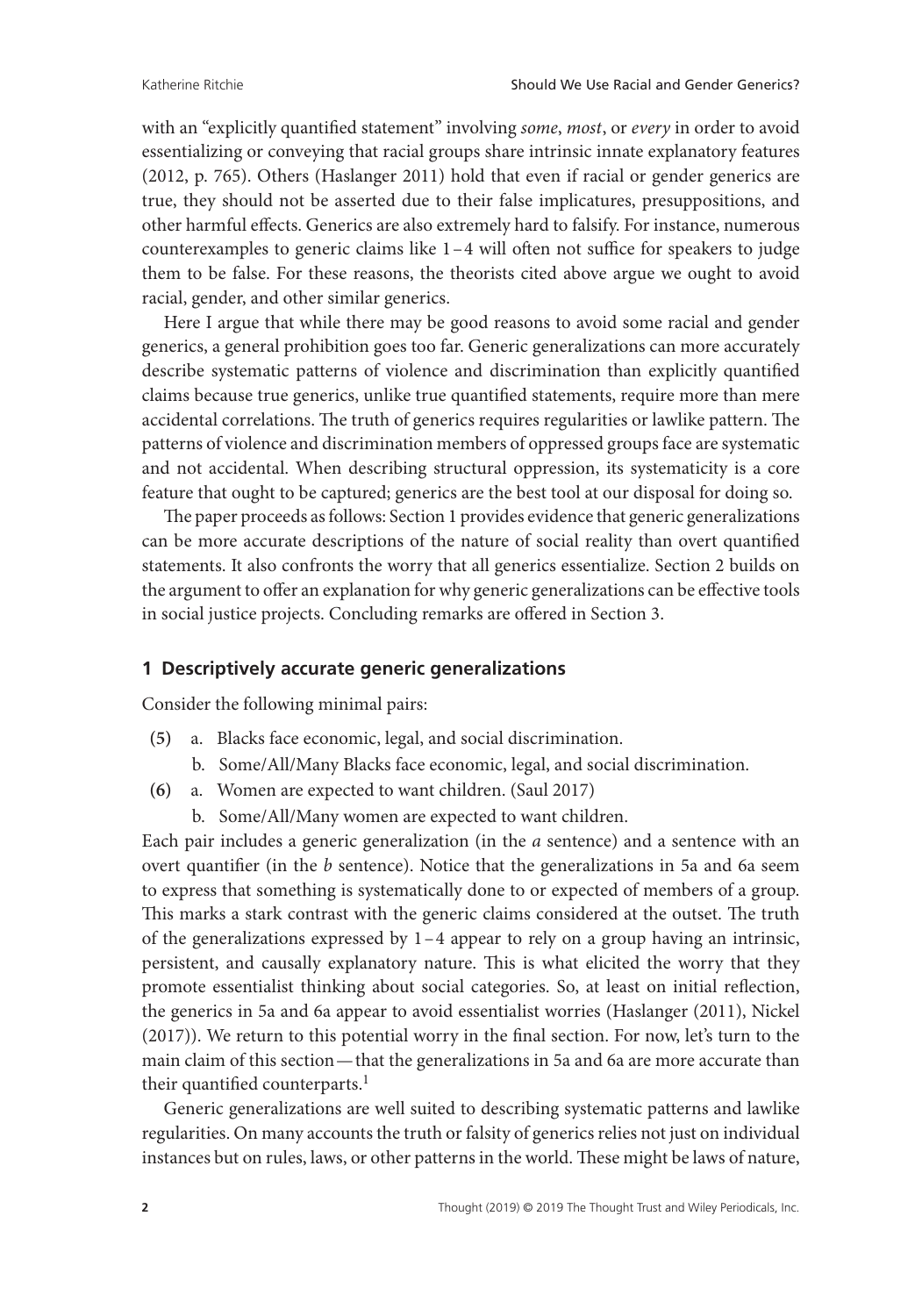rules in a game, or, as in the examples here, social structural patterns. For instance Dahl (1975) argues that a sentence like his 7 expresses more than accidental property sharing.

**(7)** Superpowers do not take account of the views of smaller countries.

He argues that 7 requires that even possible superpowers will be such that they disregard the views of smaller countries. Similarly, Carlson argues for what he calls a "rules and regulations" view of generics on which "generic sentences depend for their truth or falsity upon whether or not there is a corresponding structure in the world, structures not being the episodic instances but rather the causal forces behind those instances" (1995, p. 225). He holds that generics require regularity that surpasses mere accidental correlation. Nickel classifies genericity as requiring a "particularly close or intimate connection between a kind and a property, one that does not obviously coincide with either statistical notions (all, most, many, some), nor does it coincide with well-established modal notions (necessity or essence)"  $(2017, p. 440).$ <sup>2</sup> He justifies the claim given that generics have modal import that requires more than statistical correlations and are most acceptable when they involve well-established kinds.

Considering the nature of generics in a bit more detail further bolsters the view that generics are more accurate ways of describing instances of structural oppression than overtly quantified sentences. There is considerable controversy about the correct semantics for generics, but the most common strategy involves a covert quantificational operator (e.g., Heim 1982; Lawler 1972; Nickel 2016; Schubert and Pelletier 1989; Sterken 2016).3 On these views generic generalizations like 1–4 involve a covert dyadic *Gen* operator that functions like an adverb of quantification (Lewis 1975). For instance sentences of the form 'Fs are Gs' are true just in case  $Gen(x)$  [F(x)] [G(x)]. While there are various theories of the *Gen* operator, it is usually taken to require that sufficiently many of the individuals who are normal or typical or stereotypical Fs are G. That is, that generally an x that is F is G. One might also appeal to explanatory strategies that rely on, e.g., conventional rules or principles of evolution in the semantics of *Gen* (Nickel 2016). Appeals to normality, stereotypicality, and explanatory mechanisms support the view that true generic generalizations require more than accidental satisfaction.The truth of generics need not be grounded in laws of nature, but they require systematic patterns and more than accidental regularity.

Structural oppression constrains group members in broad systematic and lawlike ways. For instance, Iris Marion Young argues that people in oppressed groups "suffer some inhibition of their ability to develop and exercise their capacities and express their needs, thoughts, and feelings" (1990, p. 40). Marilyn Frye states that oppressed people's lives are "confined and shaped by forces and barriers which are not accidental or occasional … but are systematically related to each other" and "restrict or penalize motion in any direction" (1983, p. 4). It involves what Patricia Hill Collins calls an "overarching structure of power" that affects what a person can do and what can be done to them (2000, p. 148). Oppression also pertains to more than what *actually* occurs in a person's life; it restricts what is possible. Phillip Pettit argues "[w]hat constitutes the power relationship" in cases of subordination "is the fact that in some respect the power bearer could interfere arbitrarily, even if they are never going to do so" (1996, p. 586).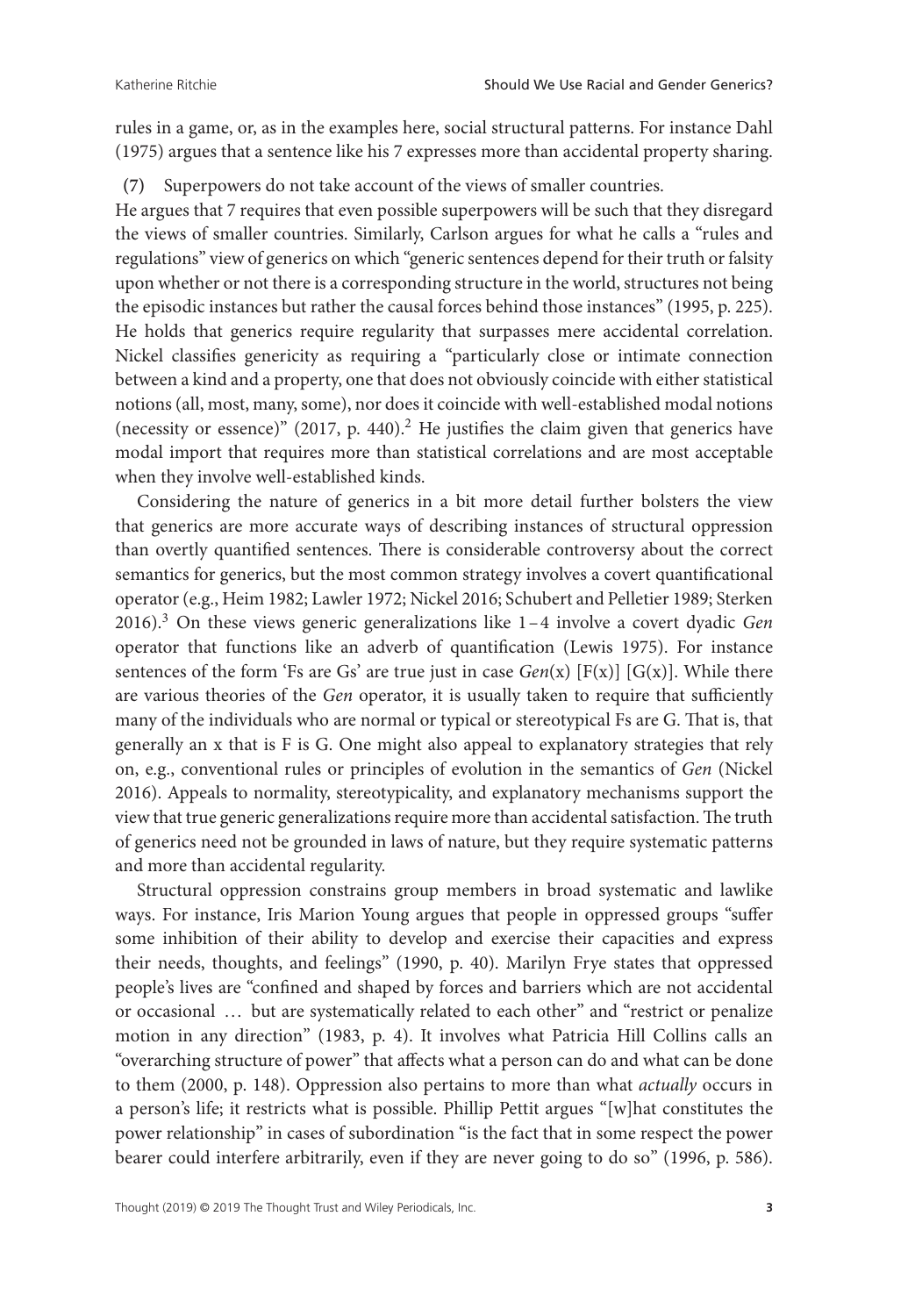When describing structural oppression—which is systematic, counterfactually robust, and lawlike—generics are well suited to the task.

To further support the claim that generics provide the most accurate means to describe structural oppression, let's consider the three quantified sentences in 5b and 6b above. The existential versions of the quantified statements are too weak. For instance, suppose that the only woman we know talks a lot about wanting to raise children, but as far as we know no other women are at all interested in children. That would be sufficient for the truth of the existential version of 6b. In contrast, what is expressed by 6a involves a robust expectation about the desires we would in general expect women to have given certain social standards. Existentials are made true too easily to accurately describe the systematicity and pervasiveness of social norms and patterns of discrimination.

On the other hand, the universally quantified claims in 5b and 6b are too strong. It is not the case, for instance, that all Black people face economic *and* legal *and* social discrimination. For instance, some Black people face no legal discrimination. Notice that even if the universal claims were nuanced to allow for exceptions as in 8, something would still fail to be explained.

**(8)** Almost all women (who are …) are expected to want children.

The truth of 8 merely requires that almost every women (who meets some further conditions) is expected to have a particular attitude.That is, it just requires that something hold of nearly every women. Compare 8 to 9.

**(9)** Almost all avocados are of a single variety: the Hass.4

The truth of 9 does not require that there is a lawlike regularity making it true. Rather, it just requires a statistical regularity. In contrast, the claims expressed by 5a and 6a are judged to be true because of the regularity and social lawlikeness of norms and practices. Modified universals like 8 fail to capture this and so are less descriptively accurate when we are aimed at describing structural oppression.

Sentences with the proportional quantifier *many* might be true, but again, only require that it happens to be the case that sufficiently many in a category (given contextual standards) have a certain feature. For instance, in some contexts 10b might be true. In contrast 10a is overwhelmingly judged to be false.

**(10)** a. Women like basketball.

b. Many women like basketball.

Sentences with proportional quantifiers also fail to capture the generality and systematicity that generics do. When describing structural oppression, its systematicity should be captured. Generics are the best tool at our disposal for doing so.

A semantic feature of generics provides additional justification for why some social generics might be effective tools for social justice. Generic generalizations are stubborn and hard to undermine. It is characteristic of generics that they allow for exceptions. For instance, even when it is pointed out that ostriches cannot fly, the generic generalization in 11 can be maintained.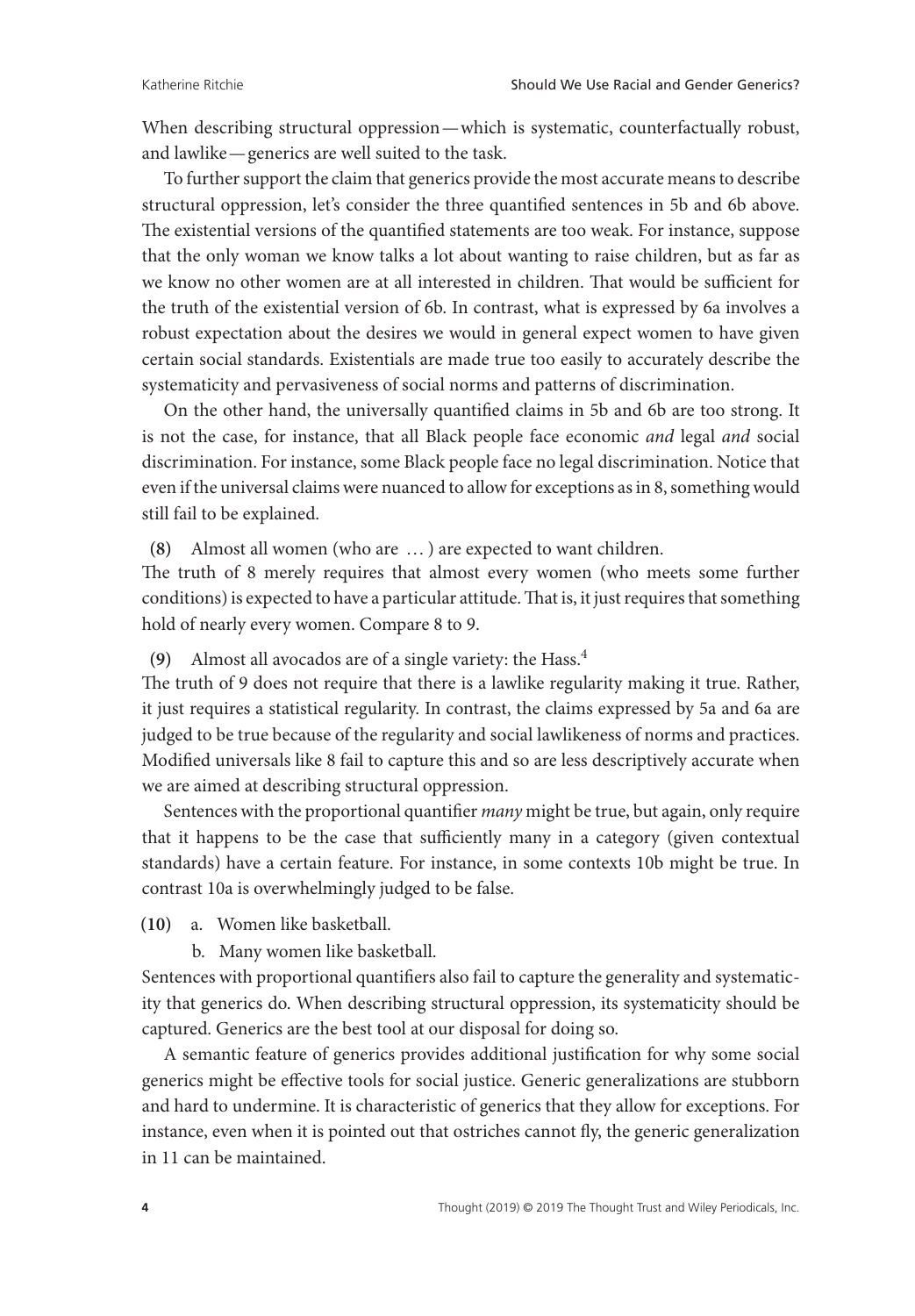# **(11)** Birds fly.

At the outset we saw that the inability for exceptions to falsify generic claims served as a motivation in arguments *for* a prohibition against racial and gender generics like in 1–4. Yet, the same feature that served to motivate prohibiting the use of racial and gender generics can justify the use of generic generalizations to describe structural forms of oppression. Suppose that someone responds to an utterance of 5a with 12.

# **(12)** Not *all* Black people face legal discrimination.

Even though 12 may be true, 5a can be maintained. The efficacy of racial, gender, and other social generics in describing structural oppression can be explained in terms of both their accuracy and their persistence even in the face of counterexamples.

Note that my claim here is not the well known point that generics are not truth conditionally equivalent to overtly quantified statements. That would add nothing to debates on the nature of generics or genericity. Rather, the point is that generics are able to describe the structural nature of oppression in a way that overtly quantified statements do not. This is because the truth of generics require more than accidental satisfaction and structural oppression involves more than social groups accidentally facing similar forms of discrimination.

# **2 Description and social justice projects**

Saul (2017) also recently argued against an overarching prohibition on social generics by citing their usefulness in social justice work. She argues that there are "generic claims that campaigners for social justice might well want to make, as part of a social critique" (2017, p. 12). Saul does not, however, offer an explanation for the efficacy of generics and does not claim that they are true or accurate. If social generics can be socially and politically efficacious, what explains their effectiveness? The argument in the preceding section can explain why at least some social generics can function as effective social justice tools. Racial, gender, and other social generics can be useful *because* they accurately describe systematic patterns of injustice. An apt description of structural oppression requires capturing that it is widespread, general, and systematic. Generics capture general structural patterns in a way that overtly quantified statements do not.

Social justice projects often have both descriptive and prescriptive aims. We need an accurate description of where we are now and how we got here, the thought goes, in order to determine what strategies can best mitigate oppression. If some generic claims about race, gender, and other social categories are more precise descriptions of social reality than explicitly quantified statements, the descriptive component of a social justice project would be better served through the use of generic claims.

Moreover, given the current political climate, explicitly quantified claims might be heard as right-wing dog-whistles. Some have taken to using refrains like "all lives matter" and "not all men" as responses to campaigns to shed light on the pervasiveness of police violence and sexual harassment and assault. Attempting to describe systematic patterns of oppression with quantified statements like in 5b and 6b might bring these to mind, thereby undermining the aim of describing and working to rectify structural injustice.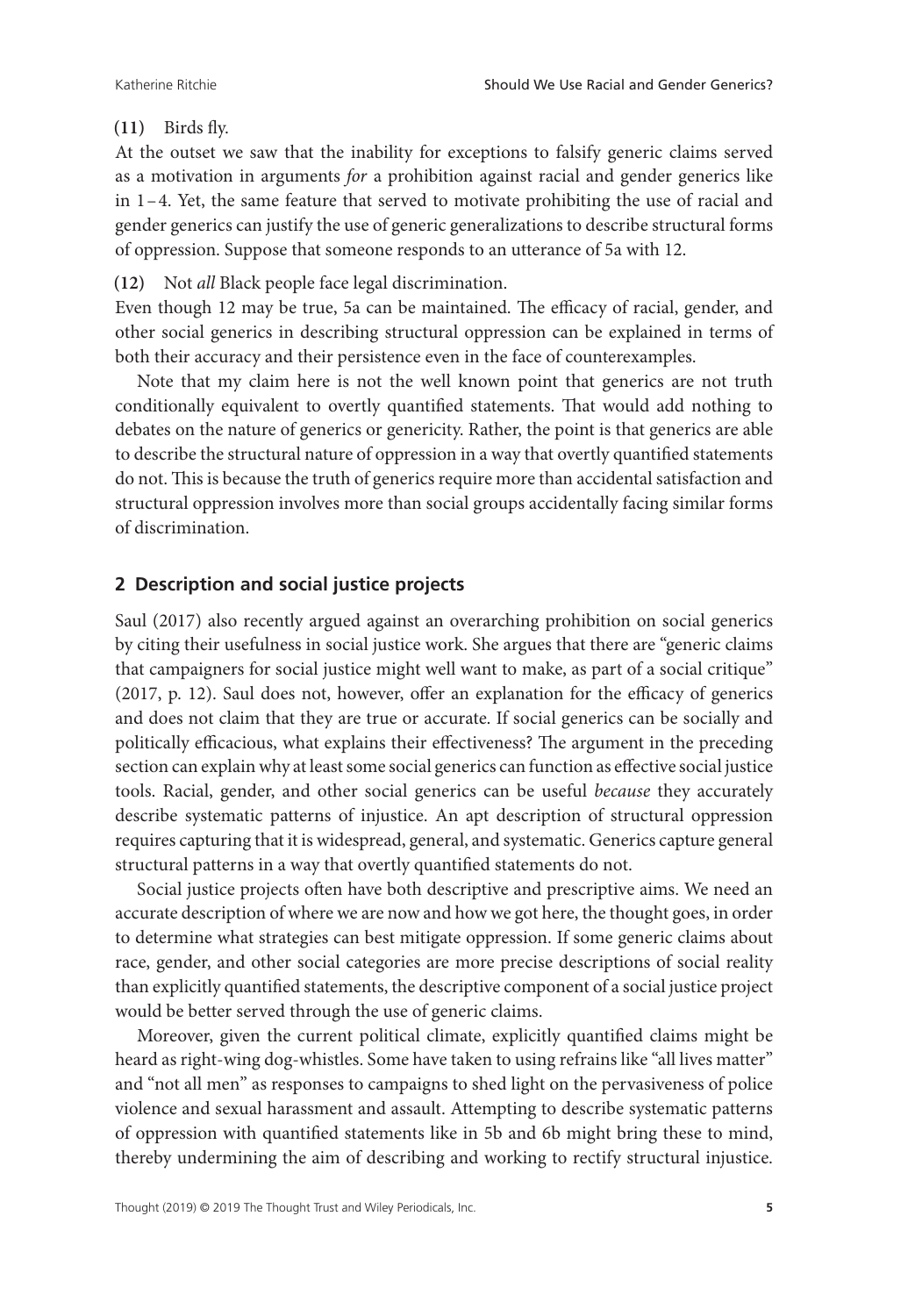Statements with overt quantifiers are neither politically expedient nor the most accurate ways to describe structural oppression.

The argument that some social generics are more accurate than corresponding quantified statements can be used to support the view that generics have a role to play in social justice projects. My aim here is not to argue that the *only* reason why social generics might be politically efficacious is due to accuracy. For instance, there might be good reasons to use some social generics even if they are false. Saul offers 13 as another generic generalization that could be among the "very important weapons in our anti-prejudice arsenal" (2017, p. 13).

**(13)** Girls play football.

While 13 might be true, even if it is a false generic generalization, there may be good reasons to assert it in certain political contexts.<sup>5</sup> The claim argued for here is more modest: the ability for generic generalizations to accurately describe systematic patterns of injustice is one explanation for their social political expedience.

### **3 Concluding remarks**

Some aspects of social justice projects involve efforts to change meanings, to introduce or eliminate expressions, and to alter usage patterns. For instance, projects aiming to reclaim or appropriate slurs focus on language as a locus for social change. Prescriptions about the use of racial, gender, and other social generics have been offered as one strategy to undermine oppressive power structures. However, we saw here that a general prohibition should be rejected. The use of gender and racial generics to accurately describe the lawlikeness of structural oppression can serve social justice aims.

One might worry that the generalizations in our core examples still essentialize and so, the benefits accuracy brings to a social justice project need to be weighed against the problems essentializing brings. While I agree that one ought to carry out a cost/benefit analysis in thinking through whether to use racial and gender generics, whether 5a and 6a essentialize is at least contentious. Neither attribute intrinsic features to a group. Rather, they involve claims about how a group or category is positioned within social and institutional patterns of discrimination, subordination, or restrictive norms. Anti-essentialist arguments in feminist philosophy also support that there is a significant difference. For instance, Haslanger (2000) argues that an account that relies on a shared social role (e.g., being subordinated based on perceived or imagined features/ancestry) does not over-essentialize. There can be shared social position without shared intrinsic essence.<sup>6</sup> Nickel (2017) goes even further suggesting that in some contexts even social generics like 2 might be used in ways that avoid essentializing. He argues that they might be used to convey that there is a "very strong and important connection" between the group and the property attributed, "albeit one that is external to the individual agents involved" (2017, p. 451). So, he argues, generics can convey propositions that avoid biological essentialism.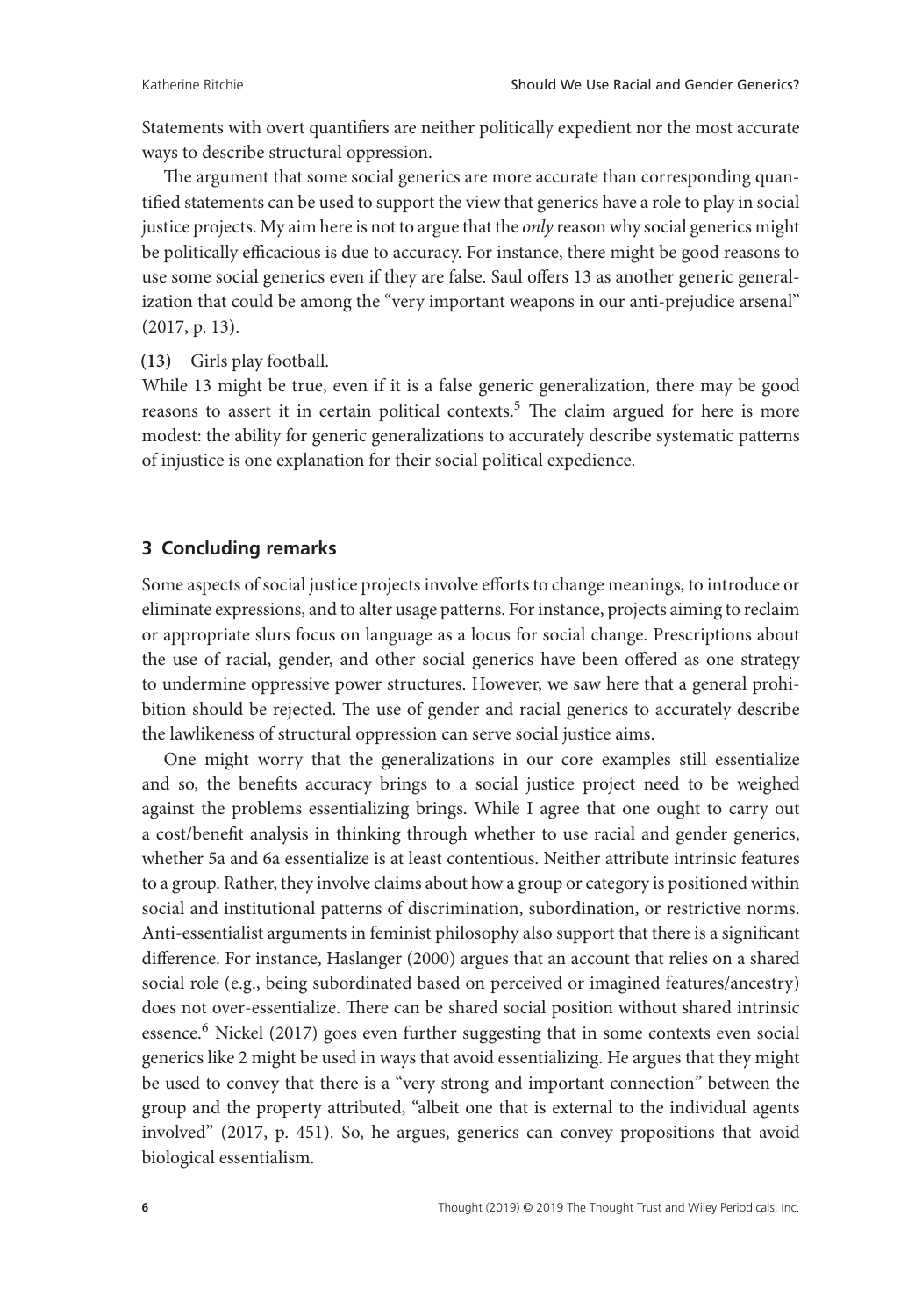The same arguments apply to the generics we focused on here. The generalizations expressed by 5a and 6a require that there is shared social positioning involving discriminatory practices or restrictive norms without problematically requiring that there is a shared biological essence. These generics sidestep the worry that racial and gender generics essentialize and obscure the social nature of these categories.

When describing forms of structural oppression generic generalizations can be the most accurate and useful linguistic tools to describe social reality.7 There are some racial and gender generics that we do not need to avoid and that perhaps we even ought to use.

#### **Acknowledgments**

This paper and my thinking on the topic were shaped by conversations and helpful comments on earlier drafts. In particular I owe thanks to Derek Anderson, Maegan Fairchild, Rebecca Mason, Rachel McKinney, Bernhard Nickel, Gary Ostertag, Daniel Wodak, and two anonymous referees. Support for this project was provided by a PSC-CUNY Award, jointly funded by The Professional Staff Congress and The City University of New York.

#### **Notes**

- 1 One might worry that the passive tense in 5 and 6 is muddying the data. There are good reasons to use passive voice in these cases given that structural oppression does not always involve people carrying out actions or having explicit attitudes about social groups. However, even in (plausibly non-equivalent) active voice variants racial and gender terms plausibly have generic interpretations. Consider the following variations:
	- 5a′ . People discriminate against Blacks through economic, legal, and social means.
	- 6a′ . People expect women to want children.

In 5a′ and 6a′ *Blacks*, and *women* have generic rather than existential interpretations. A test confirms this (Krifka et al. 1995; Leslie and Lerner 2016). Existential interpretations of bare plurals are upward entailing (i.e., if a property holds of Fs than it holds for supersets including Fs). Neither 5a′ nor 6a′ are upward entailing. For instance, 6a′ does not entail:

i. People expect women and babies to want children.

So, there is reason to think that the instance of *women* in 6a′ (and also in 6a) has a generic interpretation.

- 2 Some generic claims might be made true just by statistical majority. For instance 'cars have radios' is true even though there is no lawlike or characteristic feature of cars that makes it true. (Leslie 2008). Mere statistical majority is not enough, however, for the truth of many generics, as in 'books are paperbacks' (Leslie 2008).
- 3 At least for what are sometimes called characterizing generics, like the generic generalizations in 1–4 and the others considered here. Other generics like 'Dinosaurs are extinct' and 'Rhinos are rare' are usually taken to involve direct predication of a kind. For discussion see Krifka et al. (1995) and Leslie and Lerner (2016).
- 4 Modified from Handwerk (2017) who reports that about 95% of avocados in the U.S. and 80% worldwide are Hass.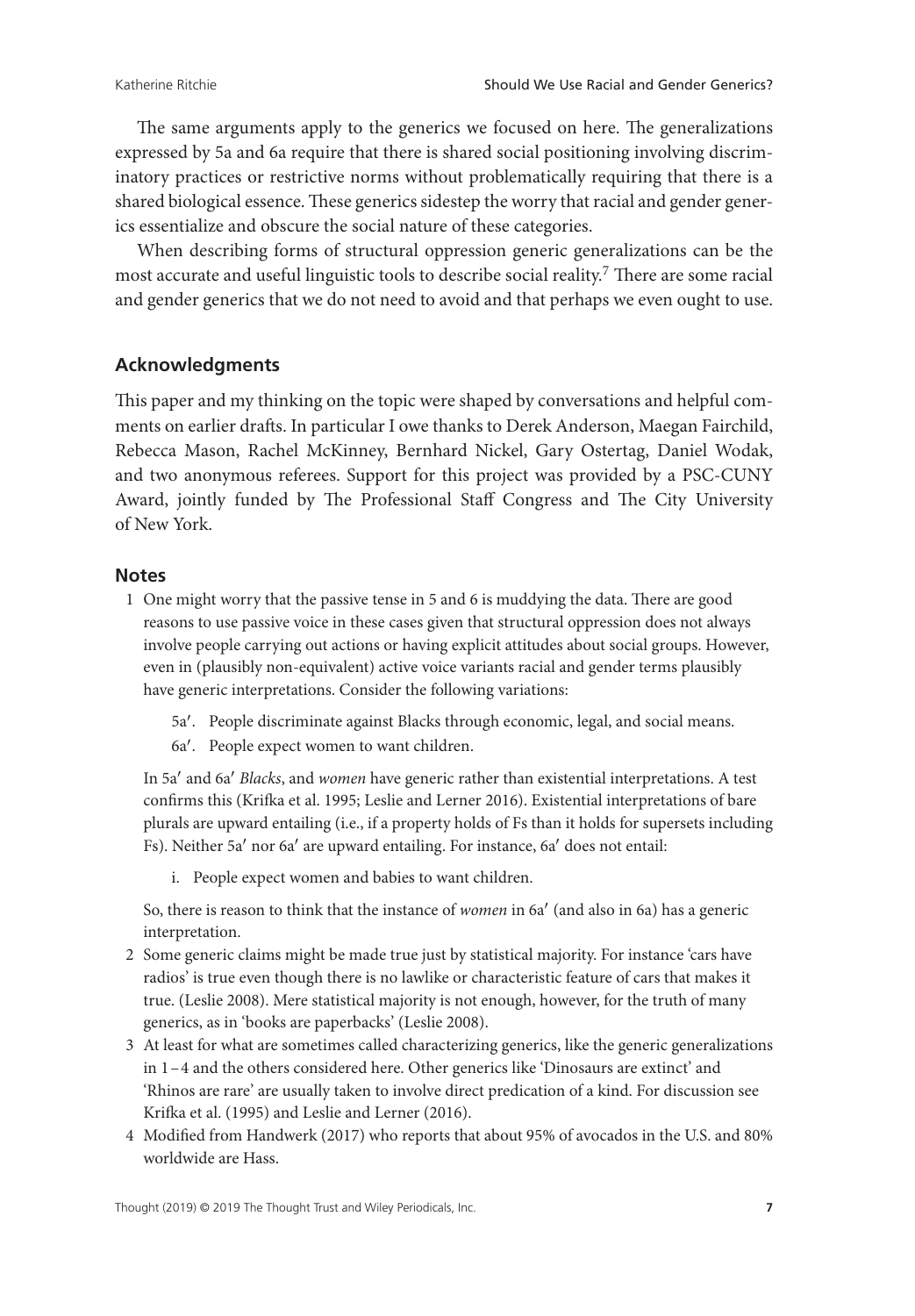- 5 Bare plural expressions allow for existential and generic interpretations. The most natural interpretations of "Dogs are barking outside" and "Cars are parked on the top level of the parking garage" are existential. Clearly the existential interpretation of 13 is true. It is less obvious whether there is a true generic interpretation of 13.
- 6 Having a subordinate social position is also very plausibly not essential to any particular individual (Haslanger 2011). So the worry that being subordinated or privileged is essential to a particular individual is avoided.
- 7 In a somewhat similar vein, Beeghly (2015) argues that stereotyping is not always epistemically or morally objectionable by relying on a descriptive view of stereotypes and stereotyping.

#### **References**

Beeghly, E. "What is a Stereotype? What is Stereotyping?" *Hypatia* **30**.4 (2015): 675–691.

- Collins, P. H. *Black Feminist Thought: Knowledge, Consciousness, and the Politics of Empowerment*. 2nd ed. New York: Routledge, 2000.
- Dahl, O. "On Generics," in *Formal Semantics of Natural Language*, edited by E.L. Keenan. Cambridge: Cambridge University Press, 1975, 99–111.
- Frye, M. *The Politics of Reality*. Trumansburg: The Crossing Press, 1983.
- Handwerk, B. "Holy Guacamole: How the Hass Avocado Conquered the World." *Smithsonian,* 2017. URL: [https://www.smithsonianmag.com/science-nature/holy-guacamole-how-hass](https://www.smithsonianmag.com/science-nature/holy-guacamole-how-hass-avocado-conquered-world-180964250/#3Qryy2kumGdYXc6x.99)[avocado-conquered-world-180964250/#3Qryy2kumGdYXc6x.99](https://www.smithsonianmag.com/science-nature/holy-guacamole-how-hass-avocado-conquered-world-180964250/#3Qryy2kumGdYXc6x.99) (28 July, 2017).
- Haslanger, S. "Ideology, Generics, and Common Ground," in *Feminist Metaphysics*, edited by C. Witt. Dordrecht: Springer-Verlag, 2011, 179–207.
- Haslanger, S. "Gender and Race: (What) Are they? (What) Do We Want them to Be?" *Noûs* **34**  $(2000): 31 - 55.$
- Heim, I. *The Semantics of Definite and Indefinite Noun Phrases,* PhD Dissertation, University of Massachusetts, Amherst, 1982.
- Jeshion, R. "Expressivism and the Offensiveness of Slurs." *Philosophical Perspectives* **27**.1 (2013): 231–259.
- Krifka, M., F. J. Pelletier, G. N. Carlson, A. ter Muelen, G. Chierchia, and G. Link. "Genericity: An Introduction," in*The Generic Book*, edited by G. N. Carlson and F. J. Pelletier. Chicago: University of Chicago Press, 1995, 1–124.
- Langton, R., S. Haslanger, and L. Anderson. "Language and Race," in *The Routledge Companion to Philosophy of Language*, edited by G. Russell and D. Graff Fara. New York: Routledge, 2012, 753–767.
- Lawler, J. "Generic to a Fault," in Papers from the 8th Regional Meeting, Chicago Linguistic Society *(CLS 8)*. Chicago: Chicago Linguistic Society, 1972, 247–258.
- Leslie, S.-J. "The Original Sin of Cognition: Fear, Prejudice, and Generalization." *Journal of Philosophy* **114**.8 (2017): 393–342.
- Leslie, S.-J. "Generics: Cognition and Acquisition." *Philosophical Review* **117** (2008): 1–47.
- Leslie, S. J. and A. Lerner. "Generic Generalizations," in *The Stanford Encyclopedia of Philosophy*. Winter 2016 ed., edited by Edward N. Zalta. 2016. URL: [https://plato.stanford.edu/archives/](https://plato.stanford.edu/archives/win2016/entries/generics/) [win2016/entries/generics/](https://plato.stanford.edu/archives/win2016/entries/generics/) (accessed 18 June 2018)
- Lewis, D. "Adverbs of Quantification," in *Formal Semantics of Natural Language*, edited by E. L. Keenan. Cambridge: Cambridge University Press, 1975, 3–15.